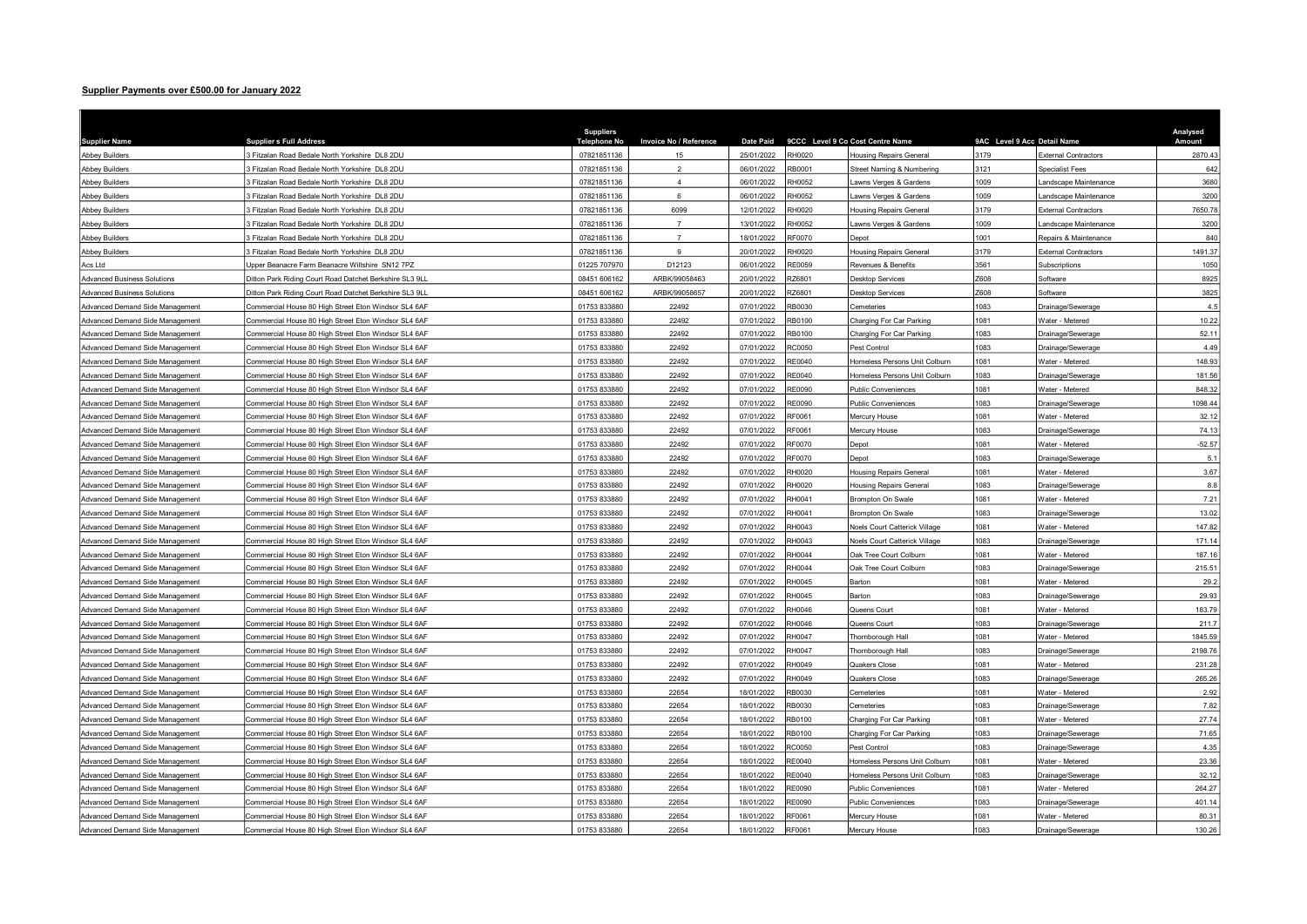| <b>Supplier Name</b>            | <b>Supplier s Full Address</b>                         | <b>Suppliers</b><br>ne No<br>Telepho | Invoice No / Reference | <b>Date Paid</b> |                 | 9CCC Level 9 Co Cost Centre Name     | 9AC Level 9 Acc Detail Name |                             | Analysed<br>Amount |
|---------------------------------|--------------------------------------------------------|--------------------------------------|------------------------|------------------|-----------------|--------------------------------------|-----------------------------|-----------------------------|--------------------|
| Advanced Demand Side Management | Commercial House 80 High Street Eton Windsor SL4 6AF   | 01753 833880                         | 22654                  | 18/01/2022       | RF0070          | <b>Depot</b>                         | 1081                        | Water - Metered             | 75.92              |
| Advanced Demand Side Management | Commercial House 80 High Street Eton Windsor SL4 6AF   | 01753 833880                         | 22654                  | 18/01/2022       | RF0070          | <b>Depot</b>                         | 1083                        | Drainage/Sewerage           | 126.83             |
| Advanced Demand Side Management | Commercial House 80 High Street Eton Windsor SL4 6AF   | 01753 833880                         | 22654                  | 18/01/2022       | H0020           | Housing Repairs General              | 1081                        | Water - Metered             | 3.55               |
| Advanced Demand Side Management | Commercial House 80 High Street Eton Windsor SL4 6AF   | 01753 833880                         | 22654                  | 18/01/2022       | RH0020          | <b>Housing Repairs General</b>       | 1083                        | Drainage/Sewerage           | 8.52               |
| Advanced Demand Side Management | Commercial House 80 High Street Eton Windsor SL4 6AF   | 01753 833880                         | 22654                  | 18/01/2022       | RH0041          | Brompton On Swale                    | 1081                        | Water - Metered             | 17.32              |
| Advanced Demand Side Management | Commercial House 80 High Street Eton Windsor SL4 6AF   | 01753 833880                         | 22654                  | 18/01/2022       | RH0041          | Brompton On Swale                    | 1083                        | Drainage/Sewerage           | 24.89              |
| Advanced Demand Side Management | Commercial House 80 High Street Eton Windsor SL4 6AF   | 01753 833880                         | 22654                  | 18/01/2022       | RH0043          | <b>Noels Court Catterick Village</b> | 1081                        | Water - Metered             | 143.05             |
| Advanced Demand Side Management | Commercial House 80 High Street Eton Windsor SL4 6AF   | 01753 833880                         | 22654                  | 18/01/2022       | RH0043          | <b>Noels Court Catterick Village</b> | 1083                        | Drainage/Sewerage           | 165.62             |
| Advanced Demand Side Management | Commercial House 80 High Street Eton Windsor SL4 6AF   | 01753 833880                         | 22654                  | 18/01/2022       | RH0044          | Oak Tree Court Colburn               | 1081                        | Water - Metered             | 181.12             |
| Advanced Demand Side Management | Commercial House 80 High Street Eton Windsor SL4 6AF   | 01753 833880                         | 22654                  | 18/01/2022       | RH0044          | Oak Tree Court Colburn               | 1083                        | Drainage/Sewerage           | 208.55             |
| Advanced Demand Side Management | Commercial House 80 High Street Eton Windsor SL4 6AF   | 01753 833880                         | 22654                  | 18/01/2022       | RH0045          | Barton                               | 081                         | Water - Metered             | 23.36              |
| Advanced Demand Side Management | Commercial House 80 High Street Eton Windsor SL4 6AF   | 01753 833880                         | 22654                  | 18/01/2022       | RH0045          | Barton                               | 1083                        | Drainage/Sewerag            | 25.33              |
| Advanced Demand Side Management | Commercial House 80 High Street Eton Windsor SL4 6AF   | 01753 833880                         | 22654                  | 18/01/2022       | RH0046          | Queens Court                         | 1081                        | Water - Metered             | 177.86             |
| Advanced Demand Side Management | Commercial House 80 High Street Eton Windsor SL4 6AF   | 01753 833880                         | 22654                  | 18/01/2022       | RH0046          | Queens Court                         | 1083                        | Drainage/Sewerage           | 204.87             |
| Advanced Demand Side Management | Commercial House 80 High Street Eton Windsor SL4 6AF   | 01753 833880                         | 22654                  | 18/01/2022       | H0047           | Thornborough Hall                    | 081                         | Water - Metered             | 236.54             |
| Advanced Demand Side Management | Commercial House 80 High Street Eton Windsor SL4 6AF   | 01753 833880                         | 22654                  | 18/01/2022       | H0047           |                                      | 1083                        | Drainage/Sewerage           | 285.57             |
| Advanced Demand Side Management | ommercial House 80 High Street Eton Windsor SL4 6AF    | 01753 833880                         | 22654                  | 18/01/2022       | RH0049          | Thornborough Hall<br>Quakers Close   | 1081                        | Water - Metered             | 223.82             |
|                                 |                                                        |                                      |                        |                  |                 |                                      | 083                         |                             |                    |
| Advanced Demand Side Management | Commercial House 80 High Street Eton Windsor SL4 6AF   | 01753 833880                         | 22654                  | 18/01/2022       | H0049           | Quakers Close                        | 081                         | Drainage/Sewerage           | 256.71             |
| Advanced Demand Side Management | ommercial House 80 High Street Eton Windsor SL4 6AF    | 01753 833880<br>01753 833880         | 22804                  | 13/01/2022       | B0030<br>RB0030 | emeteries                            | 1083                        | Water - Metered             | 2.92               |
| Advanced Demand Side Management | Commercial House 80 High Street Eton Windsor SL4 6AF   |                                      | 22804                  | 13/01/2022       |                 | Cemeteries                           |                             | Drainage/Sewerage           | 7.96               |
| Advanced Demand Side Management | Commercial House 80 High Street Eton Windsor SL4 6AF   | 01753 833880                         | 22804                  | 13/01/2022       | <b>RB0100</b>   | Charging For Car Parking             | 1081                        | Water - Metered             | 27.74              |
| Advanced Demand Side Management | ommercial House 80 High Street Eton Windsor SL4 6AF    | 01753 833880                         | 22804                  | 13/01/2022       | RB0100          | Charging For Car Parking             | 083                         | Drainage/Sewerage           | 72.95              |
| Advanced Demand Side Management | Commercial House 80 High Street Eton Windsor SL4 6AF   | 01753 833880                         | 22804                  | 13/01/2022       | C0050           | Pest Control                         | 1081                        | Water - Metered             | 1.46               |
| Advanced Demand Side Management | Commercial House 80 High Street Eton Windsor SL4 6AF   | 01753 833880                         | 22804                  | 13/01/2022       | C0050           | Pest Control                         | 083                         | Drainage/Sewerage           | 6.23               |
| Advanced Demand Side Management | Commercial House 80 High Street Eton Windsor SL4 6AF   | 01753 833880                         | 22804                  | 13/01/2022       | RE0040          | Homeless Persons Unit Colburn        | 1081                        | Water - Metered             | 26.28              |
| Advanced Demand Side Management | Commercial House 80 High Street Eton Windsor SL4 6AF   | 01753 833880                         | 22804                  | 13/01/2022       | RE0040          | Homeless Persons Unit Colburn        | 083                         | Drainage/Sewerage           | 35.74              |
| Advanced Demand Side Management | Commercial House 80 High Street Eton Windsor SL4 6AF   | 01753 833880                         | 22804                  | 13/01/2022       | RE0090          | Public Conveniences                  | 1081                        | Water - Metered             | 262.82             |
| Advanced Demand Side Management | Commercial House 80 High Street Eton Windsor SL4 6AF   | 01753 833880                         | 22804                  | 13/01/2022       | RE0090          | <b>Public Conveniences</b>           | 1083                        | Drainage/Sewerage           | 402.31             |
| Advanced Demand Side Management | Commercial House 80 High Street Eton Windsor SL4 6AF   | 01753 833880                         | 22804                  | 13/01/2022       | RF0061          | Mercury House                        | 1081                        | Water - Metered             | 83.23              |
| Advanced Demand Side Management | Commercial House 80 High Street Eton Windsor SL4 6AF   | 01753 833880                         | 22804                  | 13/01/2022       | RF0061          | Mercury House                        | 1083                        | Drainage/Sewerage           | 134.89             |
| Advanced Demand Side Management | Commercial House 80 High Street Eton Windsor SL4 6AF   | 01753 833880                         | 22804                  | 13/01/2022       | RF0070          | <b>Depot</b>                         | 1081                        | Water - Metered             | 78.85              |
| Advanced Demand Side Management | Commercial House 80 High Street Eton Windsor SL4 6AF   | 01753 833880                         | 22804                  | 13/01/2022       | RF0070          | <b>Depot</b>                         | 1083                        | Drainage/Sewerage           | 131.42             |
| Advanced Demand Side Management | Commercial House 80 High Street Eton Windsor SL4 6AF   | 01753 833880                         | 22804                  | 13/01/2022       | H0020           | <b>Housing Repairs General</b>       | 1081                        | Water - Metered             | 3.67               |
| Advanced Demand Side Management | Commercial House 80 High Street Eton Windsor SL4 6AF   | 01753 833880                         | 22804                  | 13/01/2022       | H0020           | <b>Housing Repairs General</b>       | 083                         | Drainage/Sewerage           | 8.8                |
| Advanced Demand Side Management | Commercial House 80 High Street Eton Windsor SL4 6AF   | 01753 833880                         | 22804                  | 13/01/2022       | H0041           | <b>Brompton On Swale</b>             | 1081                        | Water - Metered             | 17.32              |
| Advanced Demand Side Management | Commercial House 80 High Street Eton Windsor SL4 6AF   | 01753 833880                         | 22804                  | 13/01/2022       | RH0041          | <b>Brompton On Swale</b>             | 1083                        | Drainage/Sewerage           | 25.03              |
| Advanced Demand Side Management | Commercial House 80 High Street Eton Windsor SL4 6AF   | 01753 833880                         | 22804                  | 13/01/2022       | RH0043          | Noels Court Catterick Village        | 1081                        | Water - Metered             | 147.83             |
| Advanced Demand Side Management | ommercial House 80 High Street Eton Windsor SL4 6AF    | 01753 833880                         | 22804                  | 13/01/2022       | H0043           | <b>Voels Court Catterick Village</b> | 083                         | Drainage/Sewerage           | 171.14             |
| Advanced Demand Side Management | Commercial House 80 High Street Eton Windsor SL4 6AF   | 01753 833880                         | 22804                  | 13/01/2022       | RH0044          | Oak Tree Court Colburr               | 1081                        | Water - Metered             | 187.16             |
| Advanced Demand Side Management | Commercial House 80 High Street Eton Windsor SL4 6AF   | 01753 833880                         | 22804                  | 13/01/2022       | RH0044          | Oak Tree Court Colburn               | 1083                        | Drainage/Sewerage           | 215.51             |
| Advanced Demand Side Management | Commercial House 80 High Street Eton Windsor SL4 6AF   | 01753 833880                         | 22804                  | 13/01/2022       | RH0045          | Barton                               | 1081                        | Water - Metered             | 24.82              |
| Advanced Demand Side Management | Commercial House 80 High Street Eton Windsor SL4 6AF   | 01753 833880                         | 22804                  | 13/01/2022       | H0045           | Barton                               | 1083                        | Drainage/Sewerage           | 26.68              |
| Advanced Demand Side Management | Commercial House 80 High Street Eton Windsor SL4 6AF   | 01753 833880                         | 22804                  | 13/01/2022       | RH0046          | Queens Court                         | 1081                        | Water - Metered             | 183.79             |
| Advanced Demand Side Management | Commercial House 80 High Street Eton Windsor SL4 6AF   | 01753 833880                         | 22804                  | 13/01/2022       | RH0046          | Queens Court                         | 1083                        | Drainage/Sewerage           | 211.7              |
| Advanced Demand Side Management | Commercial House 80 High Street Eton Windsor SL4 6AF   | 01753 833880                         | 22804                  | 13/01/2022       | RH0047          | Thornborough Hall                    | 081                         | Water - Metered             | 245.3              |
| Advanced Demand Side Management | Commercial House 80 High Street Eton Windsor SL4 6AF   | 01753 833880                         | 22804                  | 13/01/2022       | RH0047          | Thornborough Hall                    | 1083                        | Drainage/Sewerage           | 296.14             |
| Advanced Demand Side Management | Commercial House 80 High Street Eton Windsor SL4 6AF   | 01753 833880                         | 22804                  | 13/01/2022       | H0049           | Quakers Close                        | 1081                        | Water - Metered             | 231.28             |
| Advanced Demand Side Management | Commercial House 80 High Street Eton Windsor SL4 6AF   | 01753 833880                         | 22804                  | 13/01/2022       | RH0049          | Quakers Close                        | 1083                        | Drainage/Sewerage           | 265.26             |
| A Hill And Sons Ltd             | Station Nurseries Stokesley Middlesbrough TS9 7AB      | 01642 711281                         | 012082                 | 13/01/2022       | RB0019          | Development Management Section       | 3124                        | <b>Consultancy Fees</b>     | 364.14             |
| Hill And Sons Ltd               | Station Nurseries Stokesley Middlesbrough TS9 7AB      | 01642 711281                         | 012082                 | 13/01/2022       | RD0010          | Parks & Open Spaces                  | 001                         | <b>Equipment Purchase</b>   | 205.4              |
| A Hill And Sons Ltd             | Station Nurseries Stokesley Middlesbrough TS9 7AB      | 01642 711281                         | 012082                 | 13/01/2022       | RF0028          | Democratic Representation & Ma       | 510                         | Civic Expenses Special Fund | 153                |
| Akw Medicare Ltd                | Pointon Way Hampton Lovett Droitwich Spa Worcs WR9 OLR | 01905 823298                         | 126402                 | 06/01/2022       | RZ0216          | Central Stores                       | Z102                        | Purchases                   | 640.26             |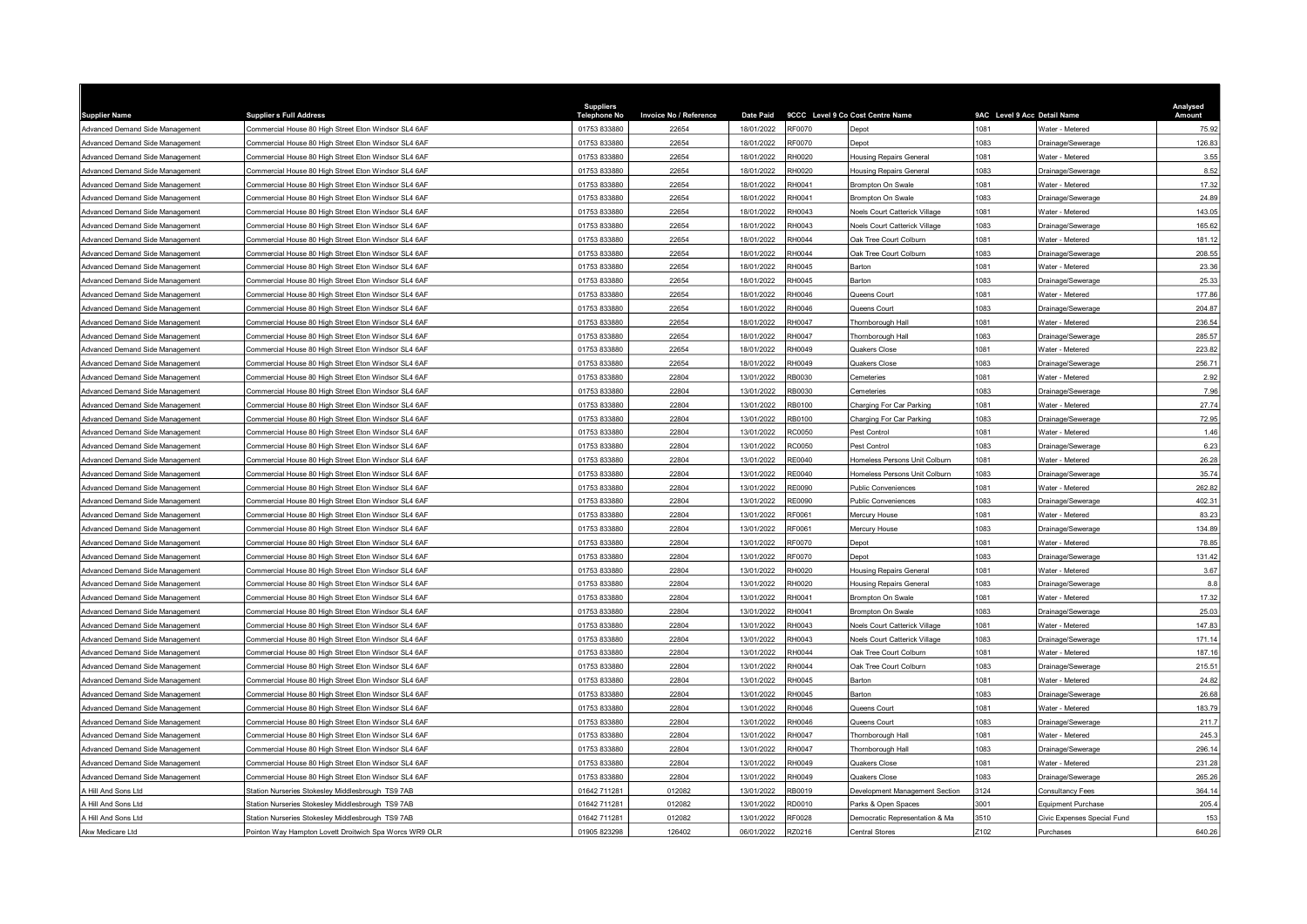| <b>Supplier Name</b>                                                         | <b>Supplier s Full Address</b>                                                                                                         | <b>Suppliers</b><br><b>Telephone No</b> | Invoice No / Reference | <b>Date Paid</b>         |                | 9CCC Level 9 Co Cost Centre Name                  | 9AC Level 9 Acc Detail Name |                                            | Analysed<br>Amount |
|------------------------------------------------------------------------------|----------------------------------------------------------------------------------------------------------------------------------------|-----------------------------------------|------------------------|--------------------------|----------------|---------------------------------------------------|-----------------------------|--------------------------------------------|--------------------|
| Alan Sewell Ltd                                                              | Sadler Lane Garage Sadler Lane Evenwod Bishop Auckland DL14 9SH                                                                        | 01388 832706                            | 88650                  | 13/01/2022               | 00001          | Transport                                         | 2002                        | Repairs & Maintenance-Vehicles             | 845                |
| <b>Align Property Partners</b>                                               | Morgan House Mount View Standard Way Northallerton DL6 2YD                                                                             | 01609 797384                            | APP0000001261          | 12/01/2022               | <b>220501</b>  | Council House Cap Receipts                        | Z107                        | Payments                                   | 935                |
| Allan Richardson                                                             | 50 Richmond Road Skeeby Richmond North Yorkshire DL10 5DS                                                                              | 01748 823557                            | 9706                   | 13/01/2022               | T0000          | Transport                                         | 2002                        | Repairs & Maintenance-Vehicles             | 516.95             |
| Allan Richardson                                                             | 50 Richmond Road Skeeby Richmond North Yorkshire DL10 5DS                                                                              | 01748 823557                            | 9707                   | 13/01/2022               | RT0000         | Transport                                         | 2002                        | Repairs & Maintenance-Vehicles             | 687.6              |
| Alliance Psychological Services Ltd                                          | 24 Yarm Road Stockton On Tees Cleveland TS18 3NA                                                                                       | 01642 352747                            | 14238                  | 25/01/2022               | RF0159         | Human Resources                                   | 101                         | Corp Training Course Fees                  | 1380               |
| Arena Group Ltd                                                              | Armitage House Thorpe Lower Lane Robin Hood Wakefield WF3 3BQ                                                                          | 0344 8638000                            | 637151G                | 18/01/2022               | <b>Z6814</b>   | <b>Desktops</b>                                   | Z607                        | <b>Desktops</b>                            | 9935               |
| Arena Group Ltd                                                              | Armitage House Thorpe Lower Lane Robin Hood Wakefield WF3 3BQ                                                                          | 0344 8638000                            | 637157G                | 18/01/2022               | RF0169         | <b>Technology Services</b>                        | 3386                        | Storage & Backup                           | 653.12             |
| Asw Legal Ltd                                                                | Jnit 27 Hub Squared 3a Bridgewater Street Liverpool L1 0AR                                                                             | 07854 142229                            | ASW/RDC/501/017        | 20/01/2022               | RF0000         | Council Tax Cost Of Collection                    | 3135                        | Enforcement Misc Fees                      | 1394               |
| Asw Legal Ltd                                                                | Jnit 27 Hub Squared 3a Bridgewater Street Liverpool L1 0AR                                                                             | 07854 142229                            | ASW/RDC/501/021        | 12/01/2022               | 3F0000         | Council Tax Cost Of Collection                    | 3135                        | <b>Enforcement Misc Fees</b>               | 1394               |
| Asw Legal Ltd                                                                | Unit 27 Hub Squared 3a Bridgewater Street Liverpool L1 0AR                                                                             | 07854 142229                            | ASW/RDC/501/021        | 18/01/2022               | RF0000         | Council Tax Cost Of Collection                    | 3135                        | <b>Enforcement Misc Fees</b>               | 1102.88            |
| Baker Mallett Lip                                                            | The Base Dallam Lane Warrington WA2 7NG                                                                                                | 01925 909666                            | T3594                  | 06/01/2022               | RZ6622         | 2dm                                               | 2036                        | Contract Payments                          | 1185               |
| <b>Baker Mallett Lip</b>                                                     | The Base Dallam Lane Warrington WA2 7NG                                                                                                | 01925 909666                            | T3684                  | 20/01/2022               | Z6403          | <b>Richmond Pool Minor Works</b>                  | Z036                        | Contract Payments                          | 11677.5            |
| <b>Barton Willmore Llp</b>                                                   | The Blade Abbey Square Reading RG1 3BE                                                                                                 | 0118 943 0000                           | 0205350                | 13/01/2022               | RB0019         | Development Management Section                    | 3124                        | Consultancy Fees                           | 8000               |
| Barton Willmore Llp                                                          | The Blade Abbey Square Reading RG1 3BE                                                                                                 | 0118 943 0000                           | 0206080                | 20/01/2022               | RB0019         | Development Management Section                    | 3124                        | Consultancy Fees                           | 4000               |
| <b>Bytes Software Services</b>                                               | Bytes House Randalls Way Leatherhead KT22 7TW                                                                                          | 01372 418544                            | 858620                 | 07/01/2022               | RF0169         | <b>Technology Services</b>                        | 3388                        | Security                                   | 12430              |
| Ccs Media Limited                                                            | Old Birdholme House Derby Road Chesterfield Derbyshire S40 2EX                                                                         | 01246 200200                            | 4431381                | 25/01/2022               | RZ6814         | <b>Desktops</b>                                   | 2607                        | Desktops                                   | 795.56             |
| Certas Energy Uk Ltd T/A Carlton Fuels                                       | 302 Bridgewater Place Brichwood Park Warrington Cheshire WA3 6XG                                                                       |                                         | 6633219                | 18/01/2022               | RZ0218         | Ops Richmondshire Diesel                          | Z102                        | Purchases                                  | 5625               |
| Certas Energy Uk Ltd T/A Carlton Fuels                                       | 302 Bridgewater Place Brichwood Park Warrington Cheshire WA3 6XG                                                                       |                                         | 6687903                | 18/01/2022               | RZ0218         | Ops Richmondshire Diesel                          | 2102                        | Purchases                                  | 7393.59            |
| Certas Energy Uk Ltd T/A Carlton Fuels                                       | 302 Bridgewater Place Brichwood Park Warrington Cheshire WA3 6XG                                                                       |                                         | 6688276                | 13/01/2022               | H0049          | Quakers Close                                     | 1053                        |                                            | 2029.8             |
| Certas Energy Uk Ltd T/A Carlton Fuels                                       | 302 Bridgewater Place Brichwood Park Warrington Cheshire WA3 6XG                                                                       |                                         | 6730166                | 25/01/2022               | <b>Z20218</b>  | Ops Richmondshire Diesel                          | Z102                        | Purchases                                  | 6929.86            |
| Craemer Uk Ltd                                                               | Craemer House Hortonwood 1 Telford Shropshire TF1 7GN                                                                                  |                                         | 3041133                | 18/01/2022               | <b>Z6201</b>   | Waste Management                                  | Z036                        | <b>Contract Payments</b>                   | 5588               |
| Daisy Corporate Services Trading Ltd                                         | indred House Lindred Road Business Park Nelson Lancashire BB9 5SR                                                                      |                                         | 11322853               | 20/01/2022               | RB0059         | Environmental Health Section                      | 3305                        | Felephones - Fax Machine                   | 23.5               |
| Daisy Corporate Services Trading Ltd                                         | indred House Lindred Road Business Park Nelson Lancashire BB9 5SR                                                                      |                                         | 11322853               | 20/01/2022               | B0089          | Waste & Street Scene Section                      | 3302                        | elephones - Office                         | 31.39              |
| Daisy Corporate Services Trading Ltd                                         | indred House Lindred Road Business Park Nelson Lancashire BB9 5SR                                                                      |                                         | 11322853               | 20/01/2022               | RD0010         | Parks & Open Spaces                               | 3312                        | <b>Emergency Telephones</b>                | 36.36              |
| Daisy Corporate Services Trading Ltd                                         | indred House Lindred Road Business Park Nelson Lancashire BB9 5SR                                                                      |                                         | 11322853               | 20/01/2022               | RE0030         | ifeline                                           | 3302                        | Telephones - Office                        | 163.2              |
| Daisy Corporate Services Trading Ltd                                         | indred House Lindred Road Business Park Nelson Lancashire BB9 5SR                                                                      |                                         | 11322853               | 20/01/2022               | <b>RE0030</b>  | ifeline                                           | 3303                        | elephones - Private                        | 20.42              |
| Daisy Corporate Services Trading Ltd                                         | indred House Lindred Road Business Park Nelson Lancashire BB9 5SR                                                                      |                                         | 11322853               | 20/01/2022               | RE0040         | Homeless Persons Unit Colburn                     | 3302                        | Felephones - Office                        | 31.79              |
| Daisy Corporate Services Trading Ltd                                         | indred House Lindred Road Business Park Nelson Lancashire BB9 5SR                                                                      |                                         | 11322853               | 20/01/2022               | RF0061         | Mercury House                                     | 3302                        | elephones - Office                         | 43.92              |
| Daisy Corporate Services Trading Ltd                                         | indred House Lindred Road Business Park Nelson Lancashire BB9 5SR                                                                      |                                         | 11322853               | 20/01/2022               | RF0070         | Depot                                             | 3308                        | Felephones - Security Alarm                | 29.28              |
|                                                                              |                                                                                                                                        |                                         | 11322853               |                          | H0004          |                                                   | 3304                        |                                            | 14.64              |
| Daisy Corporate Services Trading Ltd<br>Daisy Corporate Services Trading Ltd | indred House Lindred Road Business Park Nelson Lancashire BB9 5SR<br>indred House Lindred Road Business Park Nelson Lancashire BB9 5SR |                                         | 11322853               | 20/01/2022<br>20/01/2022 | RH0041         | Hra Supervision & Management<br>Brompton On Swale | 3302                        | elephones - Coin Box<br>elephones - Office | 17.32              |
|                                                                              |                                                                                                                                        |                                         | 11322853               |                          | H0044          |                                                   | 3302                        |                                            | 29.28              |
| Daisy Corporate Services Trading Ltd                                         | indred House Lindred Road Business Park Nelson Lancashire BB9 5SR                                                                      |                                         | 11322853               | 20/01/2022               | RH0046         | Oak Tree Court Colburn                            | 3302                        | elephones - Office                         | 14.64              |
| Daisy Corporate Services Trading Ltd                                         | indred House Lindred Road Business Park Nelson Lancashire BB9 5SR                                                                      |                                         |                        | 20/01/2022               |                | Queens Court                                      |                             | Felephones - Office                        |                    |
| Daisy Corporate Services Trading Ltd                                         | indred House Lindred Road Business Park Nelson Lancashire BB9 5SR                                                                      |                                         | 11322853               | 20/01/2022               | H0046          | Queens Court                                      | 3303<br>3302                | elephones - Private                        | 14.64              |
| Daisy Corporate Services Trading Ltd                                         | indred House Lindred Road Business Park Nelson Lancashire BB9 5SR                                                                      |                                         | 11322853               | 20/01/2022               | H0047<br>H0049 | Thornborough Hall                                 | 3302                        | elephones - Office                         | 32.74<br>20.91     |
| Daisy Corporate Services Trading Ltd                                         | indred House Lindred Road Business Park Nelson Lancashire BB9 5SR                                                                      |                                         | 11322853               | 20/01/2022               |                | Quakers Close                                     |                             | Felephones - Office                        |                    |
| Dennis Eagle Ltd                                                             | Heathcote Way Heathcote Industrial Estate Warwick CV34 6TE                                                                             | 01926 458500                            | 422107                 | 18/01/2022               | T0000          | Transport                                         | 2002                        | Repairs & Maintenance-Vehicles             | 789.38             |
| Diamond Commercial Cleaning                                                  | Office 7 Technology Court Newton Aycliffe DL5 6DQ                                                                                      | 01325 301000                            | 8965                   | 27/01/2022               | H0043          | Noels Court Catterick Village                     | 3180                        | Sub-Contractors                            | 79.5               |
| Diamond Commercial Cleaning                                                  | Office 7 Technology Court Newton Aycliffe DL5 6DQ                                                                                      | 01325 301000                            | 8965                   | 27/01/2022               | H0046          | Queens Court                                      | 3180                        | Sub-Contractors                            | 424                |
| <b>Diamond Commercial Cleaning</b>                                           | Office 7 Technology Court Newton Aycliffe DL5 6DQ                                                                                      | 01325 301000                            | 8965                   | 27/01/2022               | RH0049         | <b>Quakers Close</b>                              | 3180                        | Sub-Contractors                            | 424                |
| Digital Remit Limited                                                        | Ground Floor 129 Kennington Park Road London SE11 4JJ                                                                                  | 01865 600906                            | 2022011101             | 13/01/2022               | RF0194         | <b>Business &amp; Community</b>                   | 3124                        | Consultancy Fees                           | 7375               |
| D J Tucker Property Services Ltd                                             | Unit 4 Zetland Buildings Longbeck Trading Estate Marske By The Sea Redcar TS11 6HB                                                     | 01642 471369                            | 958                    | 07/01/2022               | <b>Z6603</b>   | Adaptations                                       | Z036                        | Contract Payments                          | 5244               |
| D J Tucker Property Services Ltd                                             | Jnit 4 Zetland Buildings Longbeck Trading Estate Marske By The Sea Redcar TS11 6HB                                                     | 01642 471369                            | 974                    | 12/01/2022               | <b>Z6701</b>   | <b>Disabled Facilities Grants</b>                 | Z450                        | Capital Grants                             | 1270               |
| Easiaccess                                                                   | Federation Way Lancaster Road Dunston Tyne & Wear NE11 9JR                                                                             | 0191 4602777                            | 57498                  | 12/01/2022               | H0006          | <b>Disabled Tenants Assistance</b>                | 1001                        | Repairs & Maintenance                      | 1208.21            |
| Easiaccess                                                                   | Federation Way Lancaster Road Dunston Tyne & Wear NE11 9JR                                                                             | 0191 4602777                            | 57723                  | 27/01/2022               | RZ6701         | <b>Disabled Facilities Grants</b>                 | Z450                        | Capital Grants                             | 685.47             |
| Eastern Shires Purchasing Organisation                                       | Barnsdale Way Grove Park Enderby Leicester LE19 1ES                                                                                    | 0116 265 7884                           | G1192068               | 07/01/2022               | RB0030         | emeteries?                                        | 1051                        | Gas                                        | 78.87              |
| Eastern Shires Purchasing Organisation                                       | Barnsdale Way Grove Park Enderby Leicester LE19 1ES                                                                                    | 0116 265 7884                           | G1192068               | 07/01/2022               | RE0040         | Homeless Persons Unit Colburn                     | 1051                        | <b>GRE</b>                                 | 251.21             |
| Eastern Shires Purchasing Organisation                                       | Barnsdale Way Grove Park Enderby Leicester LE19 1ES                                                                                    | 0116 265 7884                           | G1192068               | 07/01/2022               | RF0061         | Mercury House                                     | 1051                        | Gas                                        | 622.98             |
| Eastern Shires Purchasing Organisation                                       | Barnsdale Way Grove Park Enderby Leicester LE19 1ES                                                                                    | 0116 265 7884                           | G1192068               | 07/01/2022               | RF0070         | Depot                                             | 1051                        | Gas                                        | 549.74             |
| Eastern Shires Purchasing Organisation                                       | Barnsdale Way Grove Park Enderby Leicester LE19 1ES                                                                                    | 0116 265 7884                           | G1192068               | 07/01/2022               | RH0041         | Brompton On Swale                                 | 1051                        | Gas                                        | 66.95              |
| Eastern Shires Purchasing Organisation                                       | Barnsdale Way Grove Park Enderby Leicester LE19 1ES                                                                                    | 0116 265 7884                           | G1192068               | 07/01/2022               | H0043          | Noels Court Catterick Village                     | 1051                        | Gas                                        | 501.57             |
| Eastern Shires Purchasing Organisation                                       | Barnsdale Way Grove Park Enderby Leicester LE19 1ES                                                                                    | 0116 265 7884                           | G1192068               | 07/01/2022               | RH0044         | Oak Tree Court Colburn                            | 1051                        | Gas                                        | 794.95             |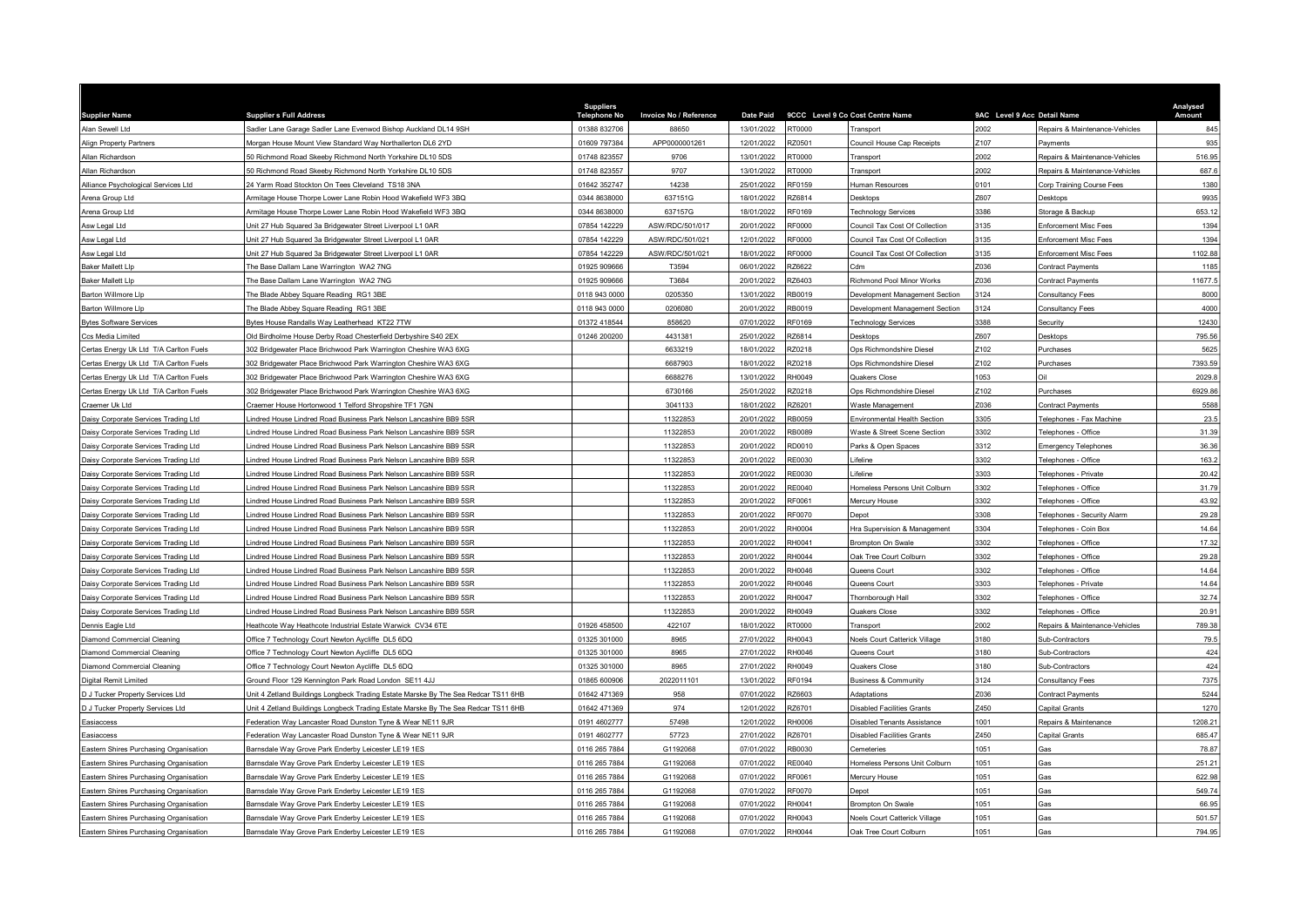| <b>Supplier Name</b>                   | <b>Supplier s Full Address</b>                                                      | <b>Suppliers</b><br><b>Telephone No</b> | Invoice No / Reference | <b>Date Paid</b> |               | 9CCC Level 9 Co Cost Centre Name | 9AC Level 9 Acc Detail Name |                                  | Analysed<br>Amount |
|----------------------------------------|-------------------------------------------------------------------------------------|-----------------------------------------|------------------------|------------------|---------------|----------------------------------|-----------------------------|----------------------------------|--------------------|
| Eastern Shires Purchasing Organisation | Barnsdale Way Grove Park Enderby Leicester LE19 1ES                                 | 0116 265 7884                           | G1192068               | 07/01/2022       | RH0046        | Queens Court                     | 1051                        | Gas                              | 838.69             |
| Eastern Shires Purchasing Organisation | Barnsdale Way Grove Park Enderby Leicester LE19 1ES                                 | 0116 265 7884                           | G1192068               | 07/01/2022       | RH0047        | Thornborough Hall                | 1051                        | Gas                              | 602.16             |
| European Electronique Limited          | Forward House Oakfield Industrial Estate Eynsham Oxfordshire OX29 4TT               | 01865 883300                            | 0001585454             | 25/01/2022       | Z6824         | Corporate Infrastructure         | Z612                        | Project Costs                    | 8011.5             |
| Exclaimer Ltd                          | 250 Fowler Avenue Farnborough Hampshire GU14 7JP                                    | 01252 531 422                           | 921891                 | 27/01/2022       | RF0169        | <b>Technology Services</b>       | 3387                        | Network                          | 2160               |
| <b>Full Stop Fitness</b>               | Ryan Rutherford 7 Birch Close Scotton Catterick Garrison DL9 3RG                    | 07964372625                             | FSF0039                | 06/01/2022       | RD0001        | Healthy Horizons                 | 3124                        | <b>Consultancy Fees</b>          | 771.5              |
| <b>G2 Recruitment Solutions</b>        | 2nd Floor Holborn Hall 100 Grays Inn Road London WC1X 8AL                           | 01179689000                             | 93174                  | 06/01/2022       | RE0041        | Homelessness Prevention          | 0007                        | Agency & Contracted Staff        | 2703               |
| <b>G2 Recruitment Solutions</b>        | 2nd Floor Holborn Hall 100 Grays Inn Road London WC1X 8AL                           | 01179689000                             | 93175                  | 06/01/2022       | RB0019        | Development Management Section   | 0007                        | Agency & Contracted Staff        | 1835.34            |
| <b>G2 Recruitment Solutions</b>        | 2nd Floor Holborn Hall 100 Grays Inn Road London WC1X 8AL                           | 01179689000                             | 93177                  | 06/01/2022       | RE0041        | Homelessness Prevention          | 0007                        | Agency & Contracted Staff        | 2621.12            |
| <b>G2 Recruitment Solutions</b>        | 2nd Floor Holborn Hall 100 Grays Inn Road London WC1X 8AL                           | 01179689000                             | 93435                  | 20/01/2022       | RE0041        | Homelessness Prevention          | 0007                        | Agency & Contracted Staff        | 1156               |
| <b>G2 Recruitment Solutions</b>        | 2nd Floor Holborn Hall 100 Grays Inn Road London WC1X 8AL                           | 01179689000                             | 93436                  | 20/01/2022       | RE0041        | Homelessness Prevention          | 0007                        | Agency & Contracted Staff        | 1064               |
| <b>G2 Recruitment Solutions</b>        | 2nd Floor Holborn Hall 100 Grays Inn Road London WC1X 8AL                           | 01179689000                             | 93999                  | 20/01/2022       | RE0041        | Homelessness Prevention          | 0007                        | Agency & Contracted Staff        | 1164.5             |
| <b>G2 Recruitment Solutions</b>        | 2nd Floor Holborn Hall 100 Grays Inn Road London WC1X 8AL                           | 01179689000                             | 94000                  | 18/01/2022       | RB0019        | Development Management Section   | 0007                        | Agency & Contracted Staff        | 2164.76            |
| <b>G2 Recruitment Solutions</b>        | 2nd Floor Holborn Hall 100 Grays Inn Road London WC1X 8AL                           | 01179689000                             | 94001                  | 20/01/2022       | RB0059        | Environmental Health Section     | 0007                        | Agency & Contracted Staff        | 2977.75            |
| <b>G2 Recruitment Solutions</b>        | 2nd Floor Holborn Hall 100 Grays Inn Road London WC1X 8AL                           | 01179689000                             | 94002                  | 20/01/2022       | RE0041        | Homelessness Prevention          | 0007                        | Agency & Contracted Staff        | 1045.44            |
| <b>G2 Recruitment Solutions</b>        | 2nd Floor Holborn Hall 100 Grays Inn Road London WC1X 8AL                           | 01179689000                             | 94341                  | 25/01/2022       | RB0019        | Development Management Section   | 0007                        | Agency & Contracted Staff        | 658.84             |
| <b>Gcl Products Ltd</b>                | Sheepbridge Lane Chesterfield Derbyshire S41 9RX                                    | 01246 418144                            | 112655                 | 20/01/2022       | RZ6406        | Play Parks                       | 7036                        | <b>Contract Payments</b>         | 978.19             |
| <b>Gcl Products Ltd</b>                | Sheepbridge Lane Chesterfield Derbyshire S41 9RX                                    | 01246 418144                            | SI-81544               | 25/01/2022       | 376406        | Play Parks                       | Z062                        | Deposits Maturing With 12 Mths   | 978.19             |
| Granicus                               | 408 St Peter Street Suite 600 Saint Paul Mn55102 USA                                | 0207 993 5595                           | 147872                 | 25/01/2022       | RF0169        | <b>Technology Services</b>       | 3393                        | Web                              | 909                |
| Hambleton Community Action             | Ground Floor Office Suite 159-160 High Street Northallerton North Yorkshire DL7 8JZ | 01609 780458                            | INV21/221347           | 13/01/2022       | <b>B0100</b>  | Charging For Car Parking         | 661                         | Partnership Contributions        | 7000               |
| Havi Technologies Limited              | The Old School Main Street Awsworth Nottingham NG16 2QT                             | 0115 932 7002                           | 1007456                | 20/01/2022       | RH0024        | <b>Building Maintenance</b>      | 6108                        | Health & Safety                  | 1991.9             |
| Hays Specialist Recruitment Ltd        | Hays House 40-44 Commbe Road New Malden Surrey KT3 4QF                              |                                         | 1011913539             | 25/01/2022       | RF0087        | Senior Management Team           | 0007                        | Agency & Contracted Staff        | 682                |
| Hsl Compliance Ltd                     | Alton House Alton Business Park Alton Road Ross On Wye HR9 5BP                      | 0845 604 6729                           | 0000098342             | 18/01/2022       | <b>C0050</b>  | Pest Control                     | 1001                        | <b>Repairs &amp; Maintenance</b> | 27.88              |
| Hsl Compliance Ltd                     | Alton House Alton Business Park Alton Road Ross On Wye HR9 5BP                      | 0845 604 6729                           | 0000098342             | 18/01/2022       | <b>RE0030</b> | .ifeline                         | 1001                        | Repairs & Maintenance            | 27.89              |
| Hsl Compliance Ltd                     | Alton House Alton Business Park Alton Road Ross On Wye HR9 5BP                      | 0845 604 6729                           | 0000098342             | 18/01/2022       | <b>RE0040</b> | Homeless Persons Unit Colburn    | 1001                        | Repairs & Maintenance            | 62.78              |
| Hsl Compliance Ltd                     | Alton House Alton Business Park Alton Road Ross On Wye HR9 5BP                      | 0845 604 6729                           | 0000098342             | 18/01/2022       | RE0090        | <b>Public Conveniences</b>       | 1001                        | Repairs & Maintenance            | 421.35             |
| Hsl Compliance Ltd                     | Alton House Alton Business Park Alton Road Ross On Wye HR9 5BP                      | 0845 604 6729                           | 0000098342             | 18/01/2022       | RF0070        | Depot                            | 1001                        | Repairs & Maintenance            | 123.97             |
| Hsl Compliance Ltd                     | Alton House Alton Business Park Alton Road Ross On Wye HR9 5BP                      | 0845 604 6729                           | 0000098342             | 18/01/2022       | H0041         | Brompton On Swale                | 1001                        | Repairs & Maintenance            | 27.89              |
| Hsl Compliance Ltd                     | Alton House Alton Business Park Alton Road Ross On Wye HR9 5BP                      | 0845 604 6729                           | 0000098342             | 18/01/2022       | RH0043        | Noels Court Catterick Village    | 1001                        | Repairs & Maintenance            | 34.89              |
| Hsl Compliance Ltd                     | Alton House Alton Business Park Alton Road Ross On Wye HR9 5BP                      | 0845 604 6729                           | 0000098342             | 18/01/2022       | RH0044        | Oak Tree Court Colburn           | 1001                        | Repairs & Maintenance            | 34.89              |
| Hsl Compliance Ltd                     | Alton House Alton Business Park Alton Road Ross On Wye HR9 5BP                      | 0845 604 6729                           | 0000098342             | 18/01/2022       | RH0045        | Barton                           | 1001                        | Repairs & Maintenance            | 27.89              |
| Hsl Compliance Ltd                     | Alton House Alton Business Park Alton Road Ross On Wye HR9 5BP                      | 0845 604 6729                           | 0000098342             | 18/01/2022       | H0046         | Queens Court                     | 1001                        | Repairs & Maintenance            | 24.89              |
| Hsl Compliance Ltd                     | Alton House Alton Business Park Alton Road Ross On Wye HR9 5BP                      | 0845 604 6729                           | 0000098342             | 18/01/2022       | RH0047        | Thornborough Hall                | 1001                        | Repairs & Maintenance            | 34.89              |
| Hsl Compliance Ltd                     | Alton House Alton Business Park Alton Road Ross On Wye HR9 5BP                      | 0845 604 6729                           | 0000098342             | 18/01/2022       | RH0049        | Quakers Close                    | 1001                        | Repairs & Maintenance            | 24.89              |
| Hudson House Ltd                       | Anvil Square Reeth Richmond N Yorks DL11 6TB                                        | 01748 880013                            | HH6238                 | 18/01/2022       | RF0109        | <b>Customer Services</b>         | 3179                        | <b>External Contractors</b>      | 1964.74            |
| Indo Lighting Limited                  | Jnit18 Chancerygate Business Centre Southampton SO15 0AE                            | 02030511687                             | SAJ/2021/3979          | 27/01/2022       | <b>226300</b> | ighting Replacements             | Z036                        | Contract Payments                | 7225.27            |
| Inland Revenue Ao Cumbernauld          | nland Revenue Accounts Office St Mungo'S Road Cumbernauld Glasgow G70 6BR           |                                         | NOVEMBER2021           | 12/01/2022       | RF0158        | Pavroll                          | 0025                        | Apprenticeship Levy              | 1046               |
| H Mechanical Services Ltd              | Unit 3 Douglas Close Preston Farm Business Park Stokton On Tees TS18 3SB            | 01642 614641                            | <b>INV-2340</b>        | 18/01/2022       | RB0030        | Cemeteries                       | 1001                        | Repairs & Maintenance            | 56                 |
| H Mechanical Services I td             | Jnit 3 Douglas Close Preston Farm Business Park Stokton On Tees TS18 3SB            | 01642 614641                            | <b>INV-2340</b>        | 18/01/2022       | RE0040        | Homeless Persons Unit Colburn    | 001                         | Repairs & Maintenance            | 168                |
| J H Mechanical Services Ltd            | Unit 3 Douglas Close Preston Farm Business Park Stokton On Tees TS18 3SB            | 01642 614641                            | <b>INV-2340</b>        | 18/01/2022       | RF0061        | Mercury House                    | 1001                        | Repairs & Maintenance            | 1543.45            |
| J H Mechanical Services Ltd            | Unit 3 Douglas Close Preston Farm Business Park Stokton On Tees TS18 3SB            | 01642 614641                            | <b>INV-2340</b>        | 18/01/2022       | RF0070        | Depot                            | 1001                        | Repairs & Maintenance            | 179.4              |
| H Mechanical Services Ltd              | Jnit 3 Douglas Close Preston Farm Business Park Stokton On Tees TS18 3SB            | 01642 614641                            | <b>INV-2340</b>        | 18/01/2022       | RH0020        | <b>Housing Repairs General</b>   | 3179                        | <b>External Contractors</b>      | 1025.31            |
| H Mechanical Services Ltd              | Jnit 3 Douglas Close Preston Farm Business Park Stokton On Tees TS18 3SB            | 01642 614641                            | <b>INV-2340</b>        | 18/01/2022       | RH0043        | Noels Court Catterick Village    | 1001                        | Repairs & Maintenance            | 112                |
| J H Mechanical Services Ltd            | Unit 3 Douglas Close Preston Farm Business Park Stokton On Tees TS18 3SB            | 01642 614641                            | <b>INV-2340</b>        | 18/01/2022       | RH0044        | Oak Tree Court Colburn           | 1001                        | Repairs & Maintenance            | 112                |
| J H Mechanical Services Ltd            | Jnit 3 Douglas Close Preston Farm Business Park Stokton On Tees TS18 3SB            | 01642 614641                            | <b>INV-2340</b>        | 18/01/2022       | 8H0046        | Queens Court                     | 1001                        | Repairs & Maintenance            | 112                |
| J H Mechanical Services Ltd            | Unit 3 Douglas Close Preston Farm Business Park Stokton On Tees TS18 3SB            | 01642 614641                            | INV-2340               | 18/01/2022       | RH0047        | Thornborough Hall                | 001                         | Repairs & Maintenance            | 112                |
| H Mechanical Services Ltd              | Jnit 3 Douglas Close Preston Farm Business Park Stokton On Tees TS18 3SB            | 01642 614641                            | <b>INV-2340</b>        | 18/01/2022       | RH0049        | Quakers Close                    | 1001                        | Repairs & Maintenance            | 112                |
| J H Mechanical Services Ltd            | Unit 3 Douglas Close Preston Farm Business Park Stokton On Tees TS18 3SB            | 01642 614641                            | <b>INV-2340</b>        | 18/01/2022       | <b>Z6403</b>  | Richmond Pool Minor Works        | 1001                        | Repairs & Maintenance            | 56                 |
| J H Mechanical Services Ltd            | Unit 3 Douglas Close Preston Farm Business Park Stokton On Tees TS18 3SB            | 01642 614641                            | <b>INV-2340</b>        | 18/01/2022       | <b>226403</b> | Richmond Pool Minor Works        | Z041                        | Responsive Maintenance           | 168.5              |
| J Staley (Stonework) Ltd               | 50 Racecourse Road Richmond North Yorkshire DL10 4TG                                | 01748 821462                            | <b>INV-0685</b>        | 06/01/2022       | <b>226637</b> | <b>Tower Street</b>              | Z036                        | Contract Payments                | 10000              |
| Leyburn Town Council                   | Mrs Charlotte Smith (Precepts Only) Thornborough Hall Leyburn N Yorks DL8 5AB       | 01969 622561                            | 189                    | 07/01/2022       | RF0109        | <b>Customer Services</b>         | 1061                        | Rents (Expenditure)              | 3570               |
| Local Government Information Unit      | 251 Pentonville Road London N1 9NG                                                  | 020 7554 2800                           | 306010                 | 06/01/2022       | RF0087        | Senior Management Team           | 3561                        | Subscriptions                    | 2160               |
| Mac Plant Hire Limited                 | 11 Racecourse Road Gallowfields Trading Estate Richmond North Yorkshire DL10 4SU    | 01748 826247                            | 20344                  | 18/01/2022       | RB0019        | Development Management Section   | 3124                        | <b>Consultancy Fees</b>          | 7000               |
|                                        |                                                                                     |                                         |                        |                  |               |                                  |                             |                                  |                    |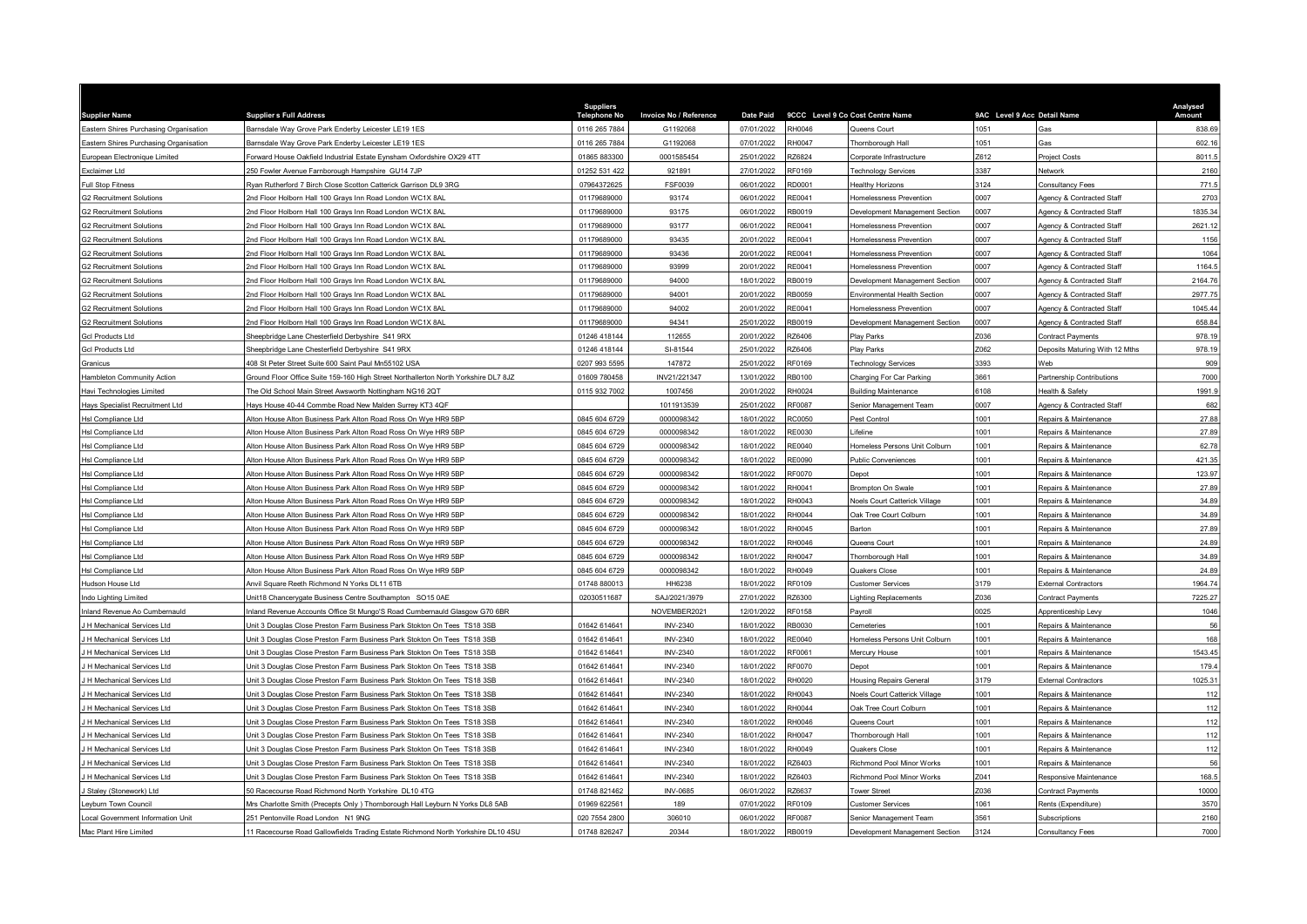| <b>Supplier Name</b>                   | <b>Supplier s Full Address</b>                                                                                                                                       | <b>Suppliers</b><br><b>Telephone No</b> | Invoice No / Reference   | <b>Date Paid</b>         |                  | 9CCC Level 9 Co Cost Centre Name                               | 9AC Level 9 Acc Detail Name |                                | Analysed    |
|----------------------------------------|----------------------------------------------------------------------------------------------------------------------------------------------------------------------|-----------------------------------------|--------------------------|--------------------------|------------------|----------------------------------------------------------------|-----------------------------|--------------------------------|-------------|
| Martin Dunn (Engineer)                 | 7 North Road Bedale North Yorkshire DL8 1NP                                                                                                                          | 01748 818107                            | 4093                     | 06/01/2022               | RH0006           | Disabled Tenants Assistance                                    | 1001                        | Repairs & Maintenance          | 843.75      |
| Martin Dunn (Engineer)                 | 7 North Road Bedale North Yorkshire DL8 1NP                                                                                                                          | 01748 818107                            | 4093                     | 06/01/2022               | RH0020           | Housing Repairs General                                        | 3179                        | <b>External Contractors</b>    | 580.39      |
| Melmerby Training Services Ltd         | The Barker Business Park Melmerby Green Road Melmerby Ripon HG4 5NB                                                                                                  |                                         | 9668                     | 06/01/2022               | RB0080           | lousehold Waste Collection                                     | 3051                        | Printing                       | 1015        |
| Meritec Ltd                            | Meritec House Acorn Business Park Skipton North Yorkshire BD23 2UE                                                                                                   | 01756 797766                            | <b>INV-2091</b>          | 06/01/2022               | RF0059           | Revenues & Benefits                                            | 000                         | Agency & Contracted Staff      | 12000       |
| Nec Software Solutions Uk Ltd          | 1st Floor Imex Centre 575-599 Maxted Road Hemel Hempstead Herts HP2 7DX                                                                                              | 01442 768445                            | 91455110                 | 06/01/2022               | RE0059           | Revenues & Benefits                                            | 3396                        | <b>Direct Computer Costs</b>   | 625         |
| Nec Software Solutions Uk Ltd          | 1st Floor Imex Centre 575-599 Maxted Road Hemel Hempstead Herts HP2 7DX                                                                                              | 01442 768445                            | 91456076                 | 18/01/2022               | RE0059           | Revenues & Benefits                                            | 3124                        | <b>Consultancy Fees</b>        | 1500        |
| North Yorkshire County Council         | Central Financial Services Business Unit County Hall Northallerton DL7 8AL                                                                                           |                                         | 220003004                | 13/01/2022               | <b>RE0140</b>    | and Charges                                                    | 3662                        | <b>Payments Nycc</b>           | 1190.       |
| North Yorkshire County Council         | Central Financial Services Business Unit County Hall Northallerton DL7 8AL                                                                                           |                                         | 220003045                | 20/01/2022               | RF0140           | and Charges                                                    | 662                         | Payments Nycc                  | 1483.       |
| North Yorkshire Timber Co Ltd          | Standard House Thurston Road Northallerton Business Park Northallerton DL6 2NA                                                                                       | 01609 775390                            | 6003/611672              | 13/01/2022               | Z0216            | Central Stores                                                 | Z <sub>102</sub>            | Purchases                      | 1946.24     |
| Npower Ltd                             | Po Box 8201 Oldbury West Midlands B69 2RH                                                                                                                            | 08450 709494                            | 200219480                | 25/01/2022               | RB0100           | Charging For Car Parking                                       | 1052                        | Electricity                    | 255.25      |
| Npower Ltd                             | Po Box 8201 Oldbury West Midlands B69 2RH                                                                                                                            | 08450 709494                            | 200219480                | 25/01/2022               | <b>C0000</b>     | <b>Footway Lighting</b>                                        | 052                         | Electricity                    | 5040.11     |
| Npower Ltd                             | Po Box 8201 Oldbury West Midlands B69 2RH                                                                                                                            | 08450 709494                            | 200219480                | 25/01/2022               | H0040            | Welfare General                                                | 1052                        | Electricity                    | 315.53      |
| Nycc C/O Yorwaste Ltd                  | Mount View Standard Way Business Park Northallerton North Yorkshire DL6 2YD                                                                                          | 0845 3008889                            | NYSI199291               | 06/01/2022               | RB0083           | Dry Recycling                                                  | 3169                        | Gate Fee                       | 8832.16     |
| Nycc C/O Yorwaste Ltd                  | Mount View Standard Way Business Park Northallerton North Yorkshire DL6 2YD                                                                                          | 0845 3008889                            | NYSI204801               | 12/01/2022               | RB0083           | Dry Recycling                                                  | 3169                        | Gate Fee                       | 12287.06    |
| Nycc C/O Yorwaste Ltd                  | Mount View Standard Way Business Park Northallerton North Yorkshire DL6 2YD                                                                                          | 0845 3008889                            | NYSI210956               | 20/01/2022               | B0083            | Dry Recycling                                                  | 169                         | Gate Fee                       | 13684.72    |
| Nynet Ltd                              | 80 High Street Starbeck Harrogate North Yorkshire HG2 7LW                                                                                                            | 01423 598210                            | <b>PUB1376</b>           | 18/01/2022               | RF0169           | echnology Services                                             | 3389                        | Communications                 | 9895        |
| Pts                                    | Pts House Eldon Way Crick Northants NN6 7SL                                                                                                                          |                                         | 126867                   | 27/01/2022               | <b>Z0216</b>     | Central Stores                                                 | Z <sub>102</sub>            | Purchases                      | 706.45      |
| <b>Resource Management Solutions</b>   | 3 Victoria Road Darlington Co Durham DL1 5SJ                                                                                                                         | 01325 389333                            | 53039                    | 18/01/2022               | <b>RB0080</b>    | <b>Household Waste Collection</b>                              | 0007                        | Agency & Contracted Staff      | 1132.44     |
| Resource Management Solutions          | 3 Victoria Road Darlington Co Durham DL1 5SJ                                                                                                                         | 01325 389333                            | 53074                    | 25/01/2022               | <b>B0080</b>     | lousehold Waste Collection                                     | 0007                        | Agency & Contracted Staff      | 1641.04     |
| Rexel                                  | Newey & Eyre 1120 Europa Boulevard Gemini Retail Park Warrington WA5 7UW                                                                                             |                                         | 126340                   | 06/01/2022               | <b>RZ0216</b>    | Central Stores                                                 | Z <sub>102</sub>            | Purchases                      | 594         |
| Rexel                                  | Newey & Eyre 1120 Europa Boulevard Gemini Retail Park Warrington WA5 7UW                                                                                             |                                         | 126495                   | 12/01/2022               | RZ0216           | Central Stores                                                 | Z <sub>102</sub>            | Purchases                      | 771.55      |
| Richmondshire Leisure Trust            | Richmond Swimming Pool Old Station Yard Richmond North Yorkshire DL10 4LD                                                                                            | 01748 824581                            | <b>RLT3741</b>           | 07/01/2022               | <b>DO000</b>     | Cultural Services                                              | 532                         | Grants                         | 62000       |
| Rider Industrial & Specialist Cleaning | Windfall House Strawgate Lane Stapleton Darlington Co Durham DL2 2QW                                                                                                 | 01325 351570                            | <b>RISC3920</b>          | 06/01/2022               | H0052            | awns Verges & Gardens                                          | 1009                        | andscape Maintenance           | 1291.5      |
| Rider Industrial & Specialist Cleaning | Windfall House Strawgate Lane Stapleton Darlington Co Durham DL2 2QW                                                                                                 | 01325 351570                            | <b>RISC3979</b>          | 06/01/2022               | H0020            | <b>Housing Repairs Genera</b>                                  | 1025                        | Void Repairs                   | 539         |
| R & J Farrow Limited                   | River House Gatherley Road Ind Est Brompton On Swale Richmond North Yorkshire DL107JQ                                                                                | 07831245120                             | <b>INV46770</b>          | 07/01/2022               | H0020            | lousing Repairs General                                        | 1025                        | <b>Void Repairs</b>            | 35          |
| R & J Farrow Limited                   | River House Gatherley Road Ind Est Brompton On Swale Richmond North Yorkshire DL107JQ                                                                                | 07831245120                             | <b>INV46770</b>          | 07/01/2022               | H0020            | Housing Repairs General                                        | 3179                        | <b>External Contractors</b>    | 476.6       |
| R & J Farrow Limited                   | River House Gatherley Road Ind Est Brompton On Swale Richmond North Yorkshire DL107JQ                                                                                | 07831245120                             | <b>INV47540</b>          | 07/01/2022               | H0020            | lousing Repairs Genera                                         | 025                         | <b>Void Repairs</b>            | 236.2       |
| R & J Farrow Limited                   | River House Gatherley Road Ind Est Brompton On Swale Richmond North Yorkshire DL107JQ                                                                                | 07831245120                             | <b>INV47540</b>          | 07/01/2022               | H0020            | <b>Housing Repairs General</b>                                 | 3179                        | <b>External Contractors</b>    | 694.4       |
| Royal Mail                             | Payment Processing Centre Rowland Hill House Boythorpe Road Chesterfield S49 1HQ                                                                                     |                                         | 9064159508               | 06/01/2022               | RB0001           | Street Naming & Numbering                                      | 3301                        | Postages                       |             |
|                                        | Payment Processing Centre Rowland Hill House Boythorpe Road Chesterfield S49 1HQ                                                                                     |                                         | 9064159508               | 06/01/2022               | B0019            |                                                                | 3301                        |                                | 125.21      |
| Royal Mail                             |                                                                                                                                                                      |                                         |                          |                          | <b>B0059</b>     | Development Management Section                                 | 301                         | Postages                       | 61.46       |
| Royal Mail                             | Payment Processing Centre Rowland Hill House Boythorpe Road Chesterfield S49 1HQ                                                                                     |                                         | 9064159508<br>9064159508 | 06/01/2022<br>06/01/2022 | <b>B0089</b>     | Environmental Health Section                                   | 301                         | Postages                       | 25.04       |
| Royal Mail                             | Payment Processing Centre Rowland Hill House Boythorpe Road Chesterfield S49 1HQ                                                                                     |                                         | 9064159508               | 06/01/2022               | RD0019           | Waste & Street Scene Section<br>Open Space & Amenities Section | 3301                        | Postages                       | 9.2         |
| Royal Mail                             | Payment Processing Centre Rowland Hill House Boythorpe Road Chesterfield S49 1HQ                                                                                     |                                         |                          |                          | E0008            |                                                                | 301                         | Postages                       |             |
| Royal Mail                             | Payment Processing Centre Rowland Hill House Boythorpe Road Chesterfield S49 1HQ                                                                                     |                                         | 9064159508               | 06/01/2022               |                  | Supported Housing                                              |                             | Postages                       | 28.32       |
| Royal Mail                             | Payment Processing Centre Rowland Hill House Boythorpe Road Chesterfield S49 1HQ<br>Payment Processing Centre Rowland Hill House Boythorpe Road Chesterfield S49 1HQ |                                         | 9064159508<br>9064159508 | 06/01/2022<br>06/01/2022 | RE0020<br>RE0041 | District Flections<br>Homelessness Prevention                  | 301<br>3301                 | Postages                       | 4.46<br>4.2 |
| Royal Mail                             |                                                                                                                                                                      |                                         |                          |                          |                  |                                                                |                             | Postages                       |             |
| Royal Mail                             | Payment Processing Centre Rowland Hill House Boythorpe Road Chesterfield S49 1HQ                                                                                     |                                         | 9064159508               | 06/01/2022               | <b>RE0059</b>    | Revenues & Benefits                                            | 3301                        | Postages                       | 474.02      |
| Royal Mail                             | Payment Processing Centre Rowland Hill House Boythorpe Road Chesterfield S49 1HQ                                                                                     |                                         | 9064159508               | 06/01/2022               | E0029            | Jemocratic Services                                            | 3301                        | Postages                       | 18.38       |
| Royal Mail                             | Payment Processing Centre Rowland Hill House Boythorpe Road Chesterfield S49 1HQ                                                                                     |                                         | 9064159508               | 06/01/2022               | <b>F0087</b>     | Senior Management Team                                         | 3301<br>3301                | Postages                       | 2.64        |
| Royal Mail                             | Payment Processing Centre Rowland Hill House Boythorpe Road Chesterfield S49 1HQ                                                                                     |                                         | 9064159508               | 06/01/2022               | RF0099           | <b>Business Support</b>                                        |                             | Postages                       | 154.5       |
| Royal Mail                             | Payment Processing Centre Rowland Hill House Boythorpe Road Chesterfield S49 1HQ                                                                                     |                                         | 9064159508               | 06/01/2022               | RF0109           | Customer Services                                              | 3301                        | Postages                       |             |
| Royal Mail                             | Payment Processing Centre Rowland Hill House Boythorpe Road Chesterfield S49 1HQ                                                                                     |                                         | 9064159508               | 06/01/2022               | RF0113           | inance Section                                                 | 3301                        | Postages                       | 3.08        |
| Royal Mail                             | Payment Processing Centre Rowland Hill House Boythorpe Road Chesterfield S49 1HQ                                                                                     |                                         | 9064159508               | 06/01/2022               | RF0139           | egal                                                           | 3301                        | Postages                       | 2.56        |
| Royal Mail                             | Payment Processing Centre Rowland Hill House Boythorpe Road Chesterfield S49 1HQ                                                                                     |                                         | 9064159508               | 06/01/2022               | RF0159           | Iuman Resources                                                | 3301                        | Postages                       | 15.45       |
| Royal Mail                             | Payment Processing Centre Rowland Hill House Boythorpe Road Chesterfield S49 1HQ                                                                                     |                                         | 9064159508               | 06/01/2022               | RF0169           | <b>Technology Services</b>                                     | 3301                        | Postages                       | 1.28        |
| Royal Mail                             | Payment Processing Centre Rowland Hill House Boythorpe Road Chesterfield S49 1HQ                                                                                     |                                         | 9064159508               | 06/01/2022               | RF0194           | <b>Business &amp; Community</b>                                | 301                         | Postages                       | 2.2         |
| Royal Mail                             | Payment Processing Centre Rowland Hill House Boythorpe Road Chesterfield S49 1HQ                                                                                     |                                         | 9064159508               | 06/01/2022               | H0004            | Hra Supervision & Management                                   | 3301                        | Postages                       | 126.51      |
| Russells (Kirbymoorside) Ltd           | Eden Works Old Malton Malton YO17 6RD                                                                                                                                | 01969 600100                            | 911764                   | 06/01/2022               | 00007            | Transport                                                      | 2002                        | Repairs & Maintenance-Vehicles | 602.09      |
| S C Electrics                          | I'Anson Road Richmond North Yorkshire DJ 10 4LN                                                                                                                      | 07802188835                             | 12239                    | 25/01/2022               | H0044            | Oak Tree Court Colburn                                         | 1001                        | Repairs & Maintenance          | 754         |
| S C Electrics                          | I'Anson Road Richmond North Yorkshire DL10 4LN                                                                                                                       | 07802188835                             | 12267                    | 06/01/2022               | H0046            | Queens Court                                                   | 1001                        | Repairs & Maintenance          | 1326        |
| S C Electrics                          | 9 l'Anson Road Richmond North Yorkshire DL10 4LN                                                                                                                     | 07802188835                             | 12274                    | 12/01/2022               | H0020            | <b>Housing Repairs General</b>                                 | 3179                        | <b>External Contractors</b>    | 3459.58     |
| S C Electrics                          | 9 l'Anson Road Richmond North Yorkshire DL10 4LN                                                                                                                     | 07802188835                             | 12274                    | 12/01/2022               | RH0046           | Queens Court                                                   | 1001                        | Repairs & Maintenance          | 159         |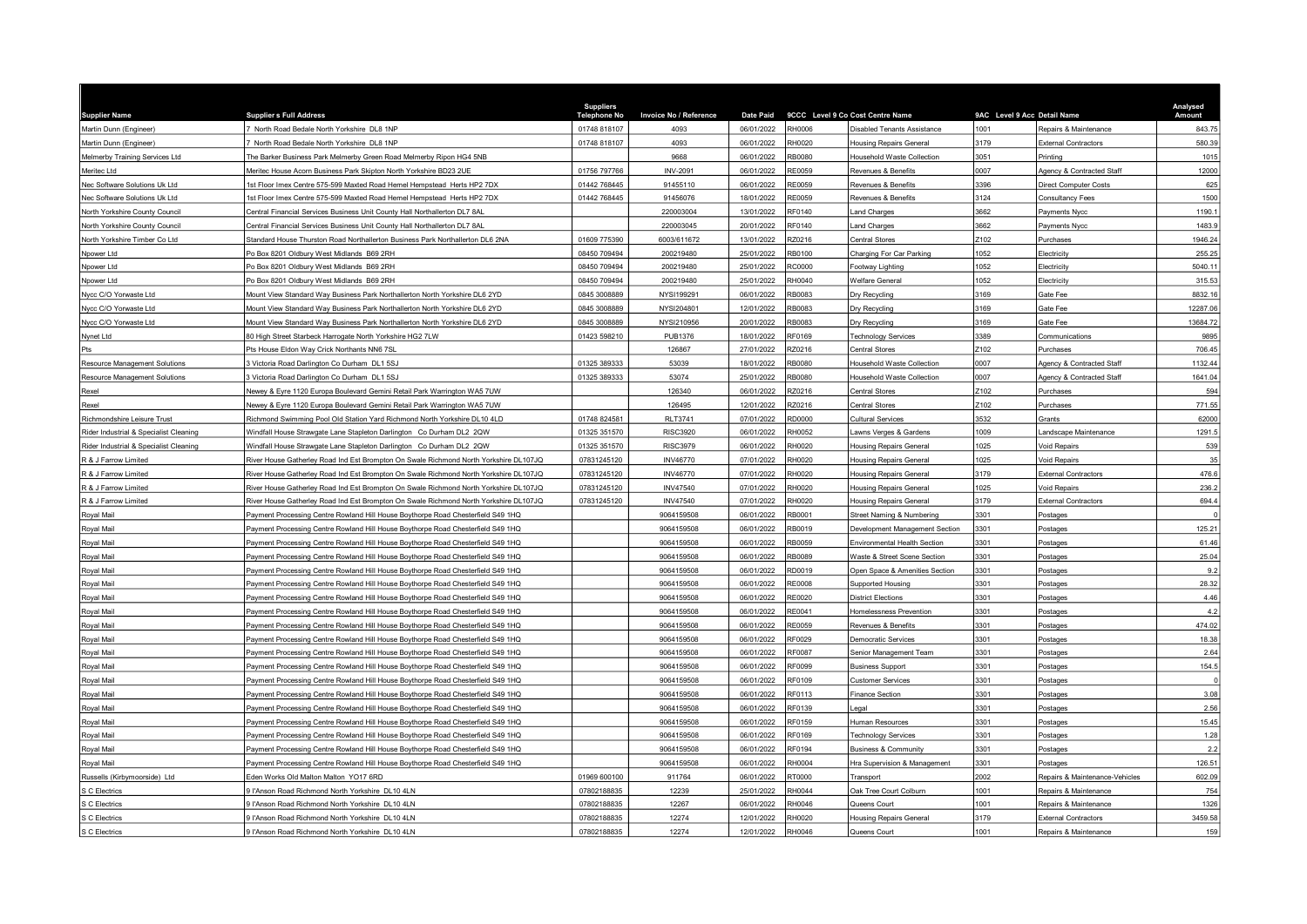| <b>Supplier Name</b>                   | <b>Supplier s Full Address</b>                                                       | <b>Suppliers</b><br><b>Telephone No</b> | Invoice No / Reference | <b>Date Paid</b> |                | 9CCC Level 9 Co Cost Centre Name    | 9AC Level 9 Acc Detail Name |                                | Analysed<br>Amount |
|----------------------------------------|--------------------------------------------------------------------------------------|-----------------------------------------|------------------------|------------------|----------------|-------------------------------------|-----------------------------|--------------------------------|--------------------|
| S C Electrics                          | 9 l'Anson Road Richmond North Yorkshire DL10 4LN                                     | 07802188835                             | 12274                  | 12/01/2022       | RH0051         | ighting Of Flats                    | 1001                        | Repairs & Maintenance          | 346.5              |
| <b>S C Electrics</b>                   | 9 l'Anson Road Richmond North Yorkshire DL10 4LN                                     | 07802188835                             | 12275                  | 12/01/2022       | RH0026         | Environmental Improvements          | 1001                        | Repairs & Maintenance          | 4829.65            |
| S C Electrics                          | 9 l'Anson Road Richmond North Yorkshire DL10 4LN                                     | 07802188835                             | 12276                  | 06/01/2022       | RH0049         | Quakers Close                       | 1001                        | Repairs & Maintenance          | 702                |
| S C Electrics                          | 9 l'Anson Road Richmond North Yorkshire DL10 4LN                                     | 07802188835                             | 12285                  | 18/01/2022       | RH0020         | <b>Housing Repairs General</b>      | 3179                        | <b>External Contractors</b>    | 1392.33            |
| <b>C</b> Electrics                     | 9 l'Anson Road Richmond North Yorkshire DL10 4LN                                     | 07802188835                             | 12286                  | 20/01/2022       | RH0026         | Environmental Improvements          | 1001                        | Repairs & Maintenance          | 9468.95            |
| S C Electrics                          | 9 l'Anson Road Richmond North Yorkshire DL10 4LN                                     | 07802188835                             | 12287                  | 18/01/2022       | RH0046         | Queens Court                        | 1001                        | Repairs & Maintenance          | 1858.35            |
| <b>S C Electrics</b>                   | 9 l'Anson Road Richmond North Yorkshire DL10 4LN                                     | 07802188835                             | 12295                  | 25/01/2022       | RH0020         | <b>Housing Repairs General</b>      | 3179                        | <b>External Contractors</b>    | 1614.1             |
| S C Electrics                          | 9 l'Anson Road Richmond North Yorkshire DL10 4LN                                     | 07802188835                             | 12296                  | 25/01/2022       | RH0026         | Environmental Improvements          | 1001                        | Repairs & Maintenance          | 2569.45            |
| <b>S C Electrics</b>                   | 9 l'Anson Road Richmond North Yorkshire DL10 4LN                                     | 07802188835                             | 12304                  | 25/01/2022       | H0026          | <b>Environmental Improvements</b>   | 1001                        | Repairs & Maintenance          | 8150.5             |
| S C Electrics                          | 9 l'Anson Road Richmond North Yorkshire DL10 4LN                                     | 07802188835                             | 12305                  | 27/01/2022       | RH0020         | <b>Housing Repairs General</b>      | 1025                        | Void Repairs                   | 114                |
| S C Electrics                          | 9 l'Anson Road Richmond North Yorkshire DL10 4LN                                     | 07802188835                             | 12305                  | 27/01/2022       | RH0020         | <b>Housing Repairs General</b>      | 3179                        | <b>External Contractors</b>    | 2186.71            |
| S C Electrics                          | I'Anson Road Richmond North Yorkshire DL10 4LN                                       | 07802188835                             | 12305                  | 27/01/2022       | RZ6628         | Unplanned Void Works                | 7036                        | Contract Payments              | 803                |
| Secureshield Limited                   | 9/18 Ruby Court Wesley Drive Benton Square Industrial Estate Newcastle NE12 9UP      | 03303530250                             | 26611                  | 20/01/2022       | H0041          | Brompton On Swale                   | 3003                        | Equipment Repair & Maintenance | 640                |
| Secureshield Limited                   | 9/18 Ruby Court Wesley Drive Benton Square Industrial Estate Newcastle NE12 9UP      | 03303530250                             | 26898                  | 27/01/2022       | RH0041         | Brompton On Swale                   | 3003                        | Equipment Repair & Maintenance | 78.16              |
| Secureshield Limited                   | 9/18 Ruby Court Wesley Drive Benton Square Industrial Estate Newcastle NE12 9UP      | 03303530250                             | 26898                  | 27/01/2022       | RH0043         | Noels Court Catterick Village       | 3003                        | Equipment Repair & Maintenance | 78.15              |
| Secureshield Limited                   | 9/18 Ruby Court Wesley Drive Benton Square Industrial Estate Newcastle NE12 9UP      | 03303530250                             | 26898                  | 27/01/2022       | H0044          | Oak Tree Court Colburn              | 3003                        | Equipment Repair & Maintenance | 78.16              |
| Secureshield Limited                   | 9/18 Ruby Court Wesley Drive Benton Square Industrial Estate Newcastle NE12 9UP      | 03303530250                             | 26898                  | 27/01/2022       | H0045          | Barton                              | 3003                        | Equipment Repair & Maintenance | 156.3              |
| Secureshield Limited                   | 9/18 Ruby Court Wesley Drive Benton Square Industrial Estate Newcastle NE12 9UP      | 03303530250                             | 26898                  | 27/01/2022       | RH0046         | Queens Court                        | 3003                        | Equipment Repair & Maintenance | 78.15              |
| Secureshield Limited                   | 1/18 Ruby Court Wesley Drive Benton Square Industrial Estate Newcastle NE12 9UP      | 03303530250                             | 26898                  | 27/01/2022       | H0049          | Quakers Close                       | 3003                        | Equipment Repair & Maintenance | 78.16              |
| Security & Fire Experts Ltd            | Unit 9 J2 Business Park Bridge Hall Lane Bury BL9 7NY                                | 0800 0471999                            | 56510                  | 18/01/2022       | E0040          | Homeless Persons Unit Colburn       | 1001                        | Repairs & Maintenance          | 173                |
| Security & Fire Experts Ltd            | Unit 9 J2 Business Park Bridge Hall Lane Bury BL9 7NY                                | 0800 0471999                            | 56510                  | 18/01/2022       | RF0061         | Mercury House                       | 1001                        | Repairs & Maintenance          | 24                 |
| Security & Fire Experts Ltd            | Jnit 9 J2 Business Park Bridge Hall Lane Bury BL9 7NY                                | 0800 0471999                            | 56510                  | 18/01/2022       | H0041          | Brompton On Swale                   | 1001                        | Repairs & Maintenance          | 24                 |
| Security & Fire Experts Ltd            | Unit 9 J2 Business Park Bridge Hall Lane Bury BL9 7NY                                | 0800 0471999                            | 56510                  | 18/01/2022       | RH0043         | Noels Court Catterick Village       | 1001                        | Repairs & Maintenance          | 74                 |
| Security & Fire Experts Ltd            | Jnit 9 J2 Business Park Bridge Hall Lane Bury BL9 7NY                                | 0800 0471999                            | 56510                  | 18/01/2022       | H0044          | Oak Tree Court Colburn              | 1001                        | Repairs & Maintenance          | 74                 |
| Security & Fire Experts Ltd            | Unit 9 J2 Business Park Bridge Hall Lane Bury BL9 7NY                                | 0800 0471999                            | 56510                  | 18/01/2022       | RH0045         | Barton                              | 1001                        | Repairs & Maintenance          | 24                 |
| Security & Fire Experts Ltd            | Unit 9 J2 Business Park Bridge Hall Lane Bury BL9 7NY                                | 0800 0471999                            | 56510                  | 18/01/2022       | RH0046         | Queens Court                        | 1001                        | Repairs & Maintenance          | 74                 |
| Security & Fire Experts Ltd            | Jnit 9 J2 Business Park Bridge Hall Lane Bury BL9 7NY                                | 0800 0471999                            | 56510                  | 18/01/2022       | RH0047         | Thornborough Hall                   | 1001                        | Repairs & Maintenance          | 74                 |
| Security & Fire Experts Ltd            | Unit 9 J2 Business Park Bridge Hall Lane Bury BL9 7NY                                | 0800 0471999                            | 56510                  | 18/01/2022       | RH0049         | Quakers Close                       | 1001                        | Repairs & Maintenance          | 74                 |
| Security & Fire Experts Ltd            | Unit 9 J2 Business Park Bridge Hall Lane Bury BL9 7NY                                | 0800 0471999                            | 56510                  | 18/01/2022       | RH0051         | ighting Of Flats                    | 1001                        | Repairs & Maintenance          | 382                |
| Sekura Trade Frames Ltd                | 13 Mercantile Road Rainton Bridge Ind Estate Houghton Le Spring Tyne & Wear NE38 8QA | 0191 4195600                            | 0000003337             | 06/01/2022       | RH0020         | <b>Housing Repairs General</b>      | 3179                        | <b>External Contractors</b>    | 1023.33            |
| Sekura Trade Frames Ltd                | 13 Mercantile Road Rainton Bridge Ind Estate Houghton Le Spring Tyne & Wear NE38 8QA | 0191 4195600                            | 0000003338             | 06/01/2022       | RH0020         | Housing Repairs General             | 3179                        | sternal Contractors            | 509                |
| Simon Winstanley Ltd                   | Jnits 1 & 2 Leyburn Business Park Leyburn North Yorkshire DL8 5QA                    | 01969 623820                            | 134643                 | 13/01/2022       | B0060          | <b>Street Cleansing</b>             | 3001                        | Equipment Purchase             | 1390               |
| Simon Winstanley I td                  | Units 1 & 2 Levburn Business Park Levburn North Yorkshire DL8 5QA                    | 01969 623820                            | 31529                  | 12/01/2022       | RD0012         | Grounds Maintenance                 | 3003                        | Equipment Repair & Maintenance | 640.05             |
| Stainton Lighting Design Services Ltd  | Billingham Reach Industrial Estate Haverton Hill Stockton On Tees TS23 1PX           | 01642 766114                            | 3746                   | 25/01/2022       | <b>C0000</b>   | Footway Lighting                    | 3124                        | <b>Consultancy Fees</b>        | 2217.48            |
|                                        | Billingham Reach Industrial Estate Haverton Hill Stockton On Tees TS23 1PX           | 01642 766114                            | 3758                   | 18/01/2022       | C0000          |                                     | 3124                        |                                | 926.58             |
| Stainton Lighting Design Services Ltd  |                                                                                      |                                         |                        |                  | RB0030         | Footway Lighting<br>Cemeteries      | 1015                        | Consultancy Fees               | 6.32               |
| Sure Maintenance Limited               | Unit 16 The Matchworks Speke Road Liverpool L19 2RF                                  | 0151 7285700<br>0151 7285700            | 319025                 | 06/01/2022       | RH0020         |                                     | 1015                        | <b>Gas Servicing Contract</b>  | 9046.56            |
| Sure Maintenance Limited               | Jnit 16 The Matchworks Speke Road Liverpool L19 2RF                                  |                                         | 319025                 | 06/01/2022       |                | <b>Housing Repairs General</b>      |                             | <b>Gas Servicing Contract</b>  |                    |
| Sure Maintenance Limited               | Jnit 16 The Matchworks Speke Road Liverpool L19 2RF                                  | 0151 7285700                            | 319329                 | 13/01/2022       | H0020<br>H0020 | lousing Repairs General             | 1015<br>1015                | <b>Gas Servicing Contract</b>  | 891.36<br>705.66   |
| Sure Maintenance Limited               | Jnit 16 The Matchworks Speke Road Liverpool L19 2RF                                  | 0151 7285700                            | 319762                 | 20/01/2022       | H0020          | <b>Housing Repairs General</b>      | 1015                        | <b>Gas Servicing Contract</b>  |                    |
| Sure Maintenance Limited               | Unit 16 The Matchworks Speke Road Liverpool L19 2RF                                  | 0151 7285700                            | 320325                 | 27/01/2022       |                | Housing Repairs General             |                             | <b>Gas Servicing Contract</b>  | 764.8              |
| <b>Tersus Consultancy Limited</b>      | First Floor Rainham House Manor Way Rainham Essex RM13 8RH                           | 01909 560673                            | 0000027750             | 12/01/2022       | <b>Z6636</b>   | Sheltered Housing                   | Z036<br>3124                | Contract Payments              | 1235               |
| Fetra Tech Management Services Limited | 3 Sovereign Square Sovereign Street Leeds LS1 4ER                                    | 0113 2787111                            | 30026951               | 18/01/2022       | <b>RB0020</b>  | <b>Planning Policy</b>              |                             | Consultancv Fees               | 4000               |
| The Oyster Partnership Ltd             | St Albans House 57-59 Haymarket London SW1Y 4QX                                      | 020 7766 9000                           | 10916485               | 12/01/2022       | B0019          | Development Management Section      | 2007                        | Agency & Contracted Staff      | 1080               |
| The Oyster Partnership Ltd             | St Albans House 57-59 Haymarket London SW1Y 4QX                                      | 020 7766 9000                           | 10917021               | 06/01/2022       | RE0041         | Homelessness Prevention             | 0007                        | Agency & Contracted Staff      | 1320               |
| The Oyster Partnership Ltd             | St Albans House 57-59 Haymarket London SW1Y 4QX                                      | 020 7766 9000                           | 10917022               | 06/01/2022       | RB0059         | Environmental Health Section        | 0007                        | Agency & Contracted Staff      | 1822.5             |
| The Oyster Partnership Ltd             | St Albans House 57-59 Haymarket London SW1Y 4QX                                      | 020 7766 9000                           | 10917536               | 06/01/2022       | RE0041         | Homelessness Prevention             | 0007                        | Agency & Contracted Staff      | 1287               |
| The Oyster Partnership Ltd             | St Albans House 57-59 Haymarket London SW1Y 4QX                                      | 020 7766 9000                           | 10917537               | 06/01/2022       | RB0059         | <b>Environmental Health Section</b> | 0007                        | Agency & Contracted Staff      | 1687.5             |
| The Oyster Partnership Ltd             | St Albans House 57-59 Haymarket London SW1Y 4QX                                      | 020 7766 9000                           | 10918040               | 20/01/2022       | RE0041         | Homelessness Prevention             | 000                         | Agency & Contracted Staff      | 1130.25            |
| The Oyster Partnership Ltd             | St Albans House 57-59 Haymarket London SW1Y 4QX                                      | 020 7766 9000                           | 10918453               | 13/01/2022       | RB0019         | Development Management Section      | 0007                        | Agency & Contracted Staff      | 904.5              |
| The Oyster Partnership Ltd             | St Albans House 57-59 Haymarket London SW1Y 4QX                                      | 020 7766 9000                           | 10918454               | 20/01/2022       | B0059          | Environmental Health Section        | 2007                        | Agency & Contracted Staff      | 1687.5             |
| The Oyster Partnership Ltd             | St Albans House 57-59 Haymarket London SW1Y 4QX                                      | 020 7766 9000                           | 10918975               | 20/01/2022       | B0059          | Environmental Health Sectior        | 0007                        | Agency & Contracted Staff      | 1080               |
| The Oyster Partnership Ltd             | St Albans House 57-59 Haymarket London SW1Y 4QX                                      | 020 7766 9000                           | 10918977               | 20/01/2022       | RE0041         | <b>Homelessness Prevention</b>      | 0007                        | Agency & Contracted Staff      | 1130.25            |